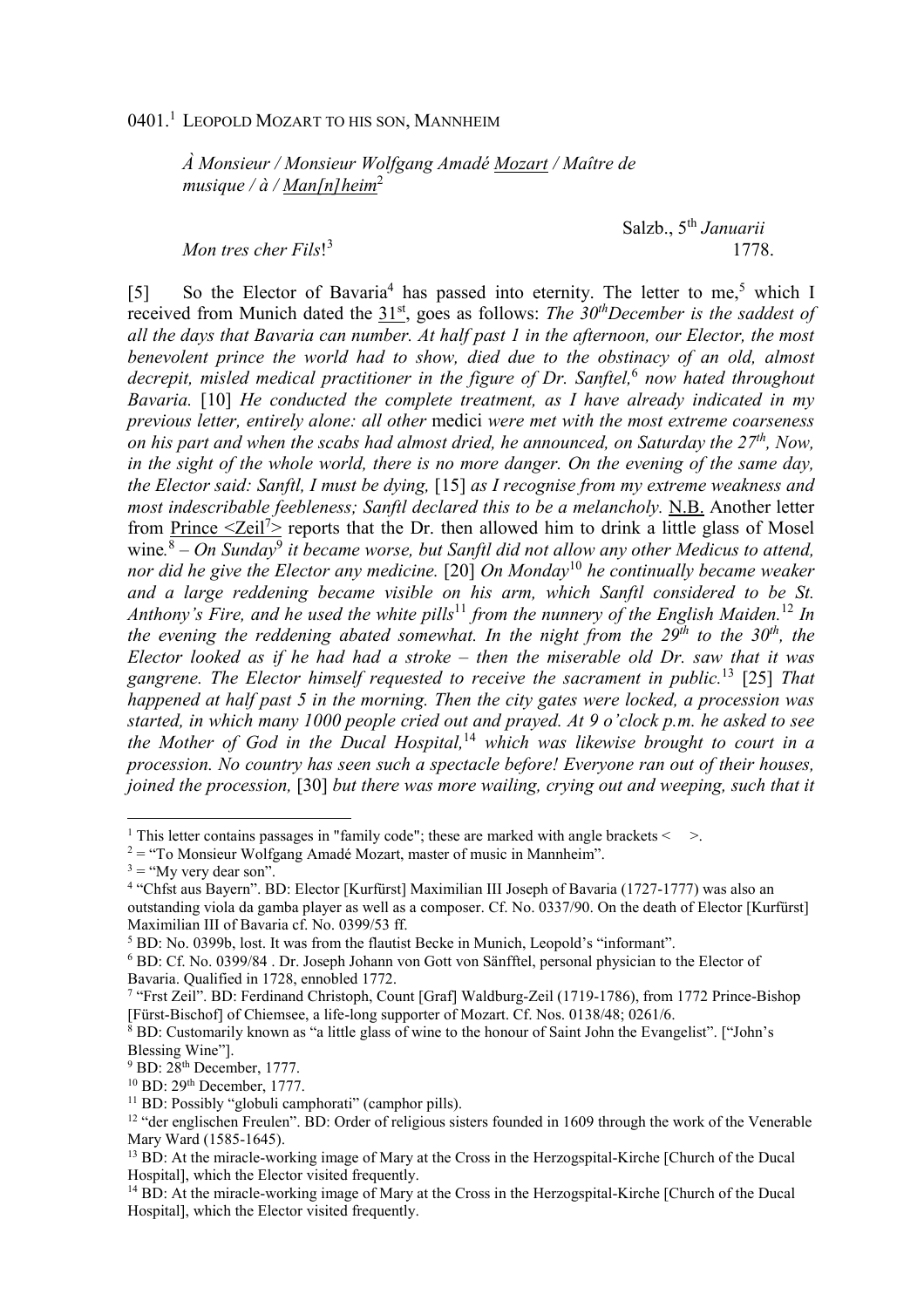*was heard throughout the districts of the town. During this, the Elector made his most fervent devotions until 1 o'clock, then he departed this life very gently at half past 1, after a painful illness lasting 23 days. All* medici *who were in the town met again for a council at 9 o'clock, but it was too late! The old, stubborn, miserable Dr. went off* [35] *saying: I am lost! Until now he has been keeping himself locked up in his house. As early as 4 o'clock in the evening, His Highness the Elector of Manheim*<sup>15</sup> *was proclaimed our Duke*<sup>16</sup>*by a trumpet call, and today all office bearers and military officers have to take the oath of*  allegiance. On Saturday evening, after the burial, the Elector himself will arrive here. [40] *May God stand by us and grant that this be the end of the matter, but they are still afraid of a visit from Au – –*, <sup>17</sup> *and then we are lost! We hope for the better way, may God grant it! Etc.* This letter is dated the 31<sup>st</sup> Decemb.

In the meantime, we have heard news that the Elector of Manheim has already entered Munich, all alone and in absolute quiet, on the evening of Friday,  $2<sup>nd</sup>$  January, accompanied only by one court gentleman, Count or Baron Vieregg.<sup>18</sup> [45] You can readily imagine that people here also wish matters to stay as they are. In the meantime, I had to laugh heartily today when there was already talk in the town that the Elector will make you music director in Munich, since old Bernasconi<sup>19</sup> cannot continue in service anyway. [50] Here they are claiming to have news from Vöckelbruck<sup>20</sup> that the  $\leq$ Imperial soldiers<sup>21</sup>> stationed in the area and around Wels have received orders to remain <ready to march>. and the son of trumpeter Schwarz<sup>22</sup> has supposedly written with the same news from Bohemia. God preserve us: that would be a fine performance. – It will soon be revealed. Today I am sending an answer<sup>23</sup> to Munich, [55] and am constantly hoping to hear something new, which I will then report to you immediately, but you will find out much, of course, in the normal course of events  $-$  - yet, who knows, perhaps less than I find out. Regarding Mama's journey home, I have been thinking for a long time now that it could not be done more comfortably than with the empty coaches which travel to Salzburg to collect the merchants.<sup>24</sup> [60] It only depends on how she gets from Manheim to Augspurg. If she had a comfortable possibility for this stretch, our chaise could be sold in Manheim; if not, she would have to take the chaise<sup>25</sup> to Augsp. and leave it in the monastery at Holy Cross<sup>26</sup>

 $\overline{a}$ 

<sup>15</sup> "Sr: Durchl. der Churfürst von Manheim". BD: Karl Theodor (1724-1799). Studied in Leyden and Leuven. From 1742 Elector [Kurfürst] of the Palatinate, where he encouraged the arts in Mannheim, and from 30<sup>th</sup> December, 1777, Elector of Bavaria. When he succeeded the childless Maximilian III Joseph of Bavaria in 1777, the lands of Bavaria and the Palatinate were re-united for the first time since the Treaty of Pavia in 1329.

<sup>16 &</sup>quot;Herzog".

<sup>&</sup>lt;sup>17</sup> BD: It was feared that Austria might take Bavaria by force. Karl Theodor, acting through his ambassador in Vienna, approved on 4<sup>th</sup> January, 1778, a contract with the Imperial government, in which the greater part of Lower Bavaria was ceded to Austria. It was ratified on 14<sup>th</sup> January, 1778. Austrian troops entered the relevant area on 16<sup>th</sup> January, 1778. Popular resistance led to the War of the Bavarian Succession, which ended on 13<sup>th</sup> May, 1779, after Prussian intervention.

<sup>18</sup> "graf oder Baron Vieregg". BD: Cf. No. 0549/41. Matthäus, Baron [Freiherr] von Vieregg, Actual Privy State and Conference Minister [wirklicher geheimer Staats- und Konferenzminister] in Munich, Senior Master of the Stables [Oberststallmeister].

<sup>19</sup> BD: Andrea Bernasconi (1706-1784), from 1753 deputy music director [Vizekapellmeister] in Munich, in 1755 succeeded Giovanni Porta as court music director. From 1772 his responsibilities were limited to church music only. His stepdaughter was the singer Antonia Bernasconi (1741-1803), who sang Aspasia in the première of *Mitridate* in 1770. Cf. note on No. 0125/134.

<sup>20</sup> BD: Vöcklabruck in Upper Austria.

<sup>21</sup> "kaiserliche soldaten".

<sup>&</sup>lt;sup>22</sup> BD: One of the sons of Johann Joseph Schwarz, court and military trumpeter, also violinist, who entered the Archbishop's service in 1739, became supervisor of the trumpeters and city musicians in 1781. Cf. Nos. 0362/102; 0998/46.

<sup>23</sup> BD: No. 0401a, lost.

<sup>&</sup>lt;sup>24</sup> BD: To collect the merchants after the spring fair in Salzburg.

<sup>&</sup>lt;sup>25</sup> BD: Selling or keeping the chaise had been aired several times. Cf. No. 0375/120.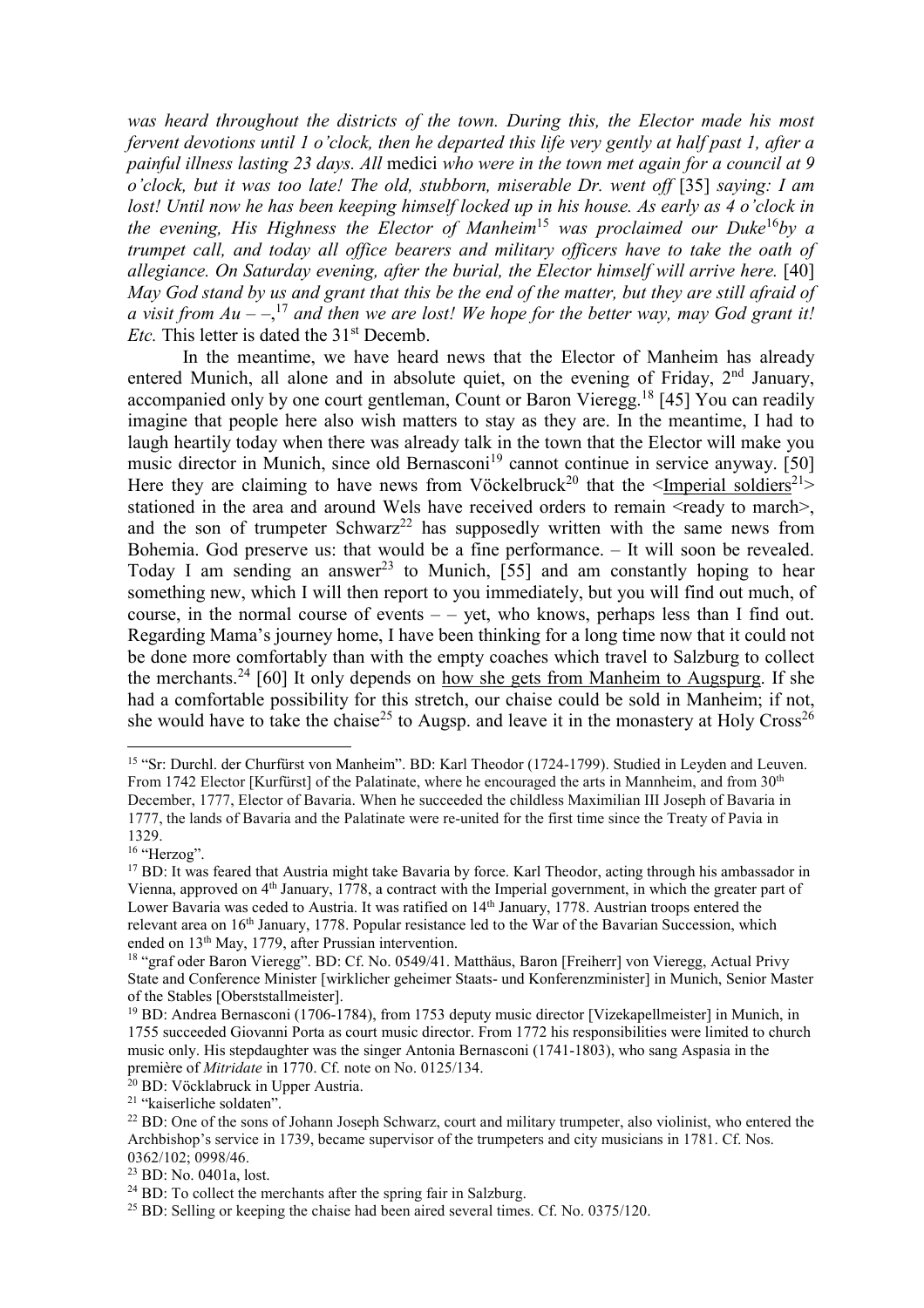until my brother<sup>27</sup> finds an opportunity to sell it. Since there are 4 in your group,<sup>28</sup> you could not do with having her with you on the journey to Paris, [65] and in Manheim they would perhaps find a better place for her because everything is expensive. From Augsp. Mama could be in Salzb. in 3 days; of those who hire out horses, some leave Augsp. on the  $9<sup>th</sup>$ , some on the 10<sup>th</sup> March, in order to collect the merchants again. One can thus travel quite comfortably in an enclosed glass-windowed four-seat coach with the minimal costs for the driver. [70] I once travelled home for one *Max d'or*. <sup>29</sup> – If, however, she wanted to go with the merchants during their outward journey, there might be some objections because they usually already have four persons in their party. One way or the other, it can be arranged in advance via my brother. The main point is that it depends purely on how she can travel well from Manheim to Augsp. [75] I will then take care of everything else. But one should gather one's thoughts on this in good time, for the time will soon pass, and I would prefer it if she could be the 4<sup>th</sup> person with 3 people travelling here: in that case I would of course inform you when she has to be in Augsp. As far as the chaise is concerned, I bought it for 80-something florins;<sup>30</sup> you will no doubt find friends to estimate its value and [80] *N.B*. if Mama cannot make use of it, you could sell it as advantageously as possible. In Mannheim they will not buy many coaches at 8 *louis d'or*. <sup>31</sup> If Mama, however, should have no convenient possible means of reaching Augsp., perhaps an honest traveller would be happy to travel in a comfortable chaise for his post-money; but one must quite obviously have assurances about this person. [85] If, by the by, as I wish and hope, the Elector now remains in peaceful possession of his new dukedom, $32$  there will always be someone travelling to Munich from time to time, whom she could join. Once she is in Munich, she can then take a hired coachman and horses and drive home. It depends fundamentally on the description you give of how you think she can get to Augspurg; the rest must be arranged according to this. I must also remind you both not to leave anything to the last moment, that Mama should make a list in good time of your linen, stockings &c. and all your items of clothing so that you know what you have with you etc. etc. and how it will work out with the trunk. [95] One must try it in good time to see if one of you could make use of it. It will be too big for either of you. One has to think about all this in good time. If Mama wants to bring it back, she can of course fill the top of it up with straw, but her clothes do not need much room. Wolfg. can more likely make use of it. Enough. Just take care of it in good time!

[100] Yesterday we had airgun-shooting.<sup>33</sup> Wolfgang donated the first prize, the target was a game of Brandl<sup>34</sup> with 4 persons, including Catherl<sup>35</sup> biting her nails in her real clothes as the main person. On the table lay a heart-burn trick,  $36$  the ace of hearts on the top,

 $\overline{a}$ 

<sup>&</sup>lt;sup>26</sup> BD: The monastery mentioned frequently during Wolfgang's stay in Augsburg. Cf. No. 0331/40-41.

<sup>&</sup>lt;sup>27</sup> BD: Leopold's brother Franz Alois Mozart (1727-1791), bookbinder in Augsburg; cf. No. 0006/7.

<sup>28</sup> BD: Johann Baptist Wendling (flute), Friedrich Ramm (oboe), Étienne Lauchéry (dance), Mozart. Cf. No. 0383/58-60.

<sup>&</sup>lt;sup>29</sup> BD: 1 Max d'or = 2 gold guldens = 6.5 florins.

<sup>30</sup> BD: Bought in Bratislava, cf. Nos. 0046/21; 0436/63.

 $31$  BD: = 88 florins.

<sup>&</sup>lt;sup>32</sup> "Herzogthums".

<sup>&</sup>lt;sup>33</sup> BD: The shooting of bolts from airguns at round targets was practised in the apartments of the members of the "marksmen's company" or club. Each time, a new target was presented by a member of the club, who would have some topical motif painted on it with matching verses. A member would donate a first prize and then also pay for all food and drink consumed during the meeting.

<sup>&</sup>lt;sup>34</sup> BD: A card game. The painting on the target showed four players.

<sup>35</sup> BD: Katharina Gilowsky (1750-1802), daughter of court surgeon Wenzel Andreas Gilowsky, member of the airgun club of earlier years, frequenter of the Mozart family home. Sometime governess to the children of Leopold Andreas, Count [Graf] Plaz.

<sup>&</sup>lt;sup>36</sup> The root "Brand" in the name of the game and the trick suggests fire, burning.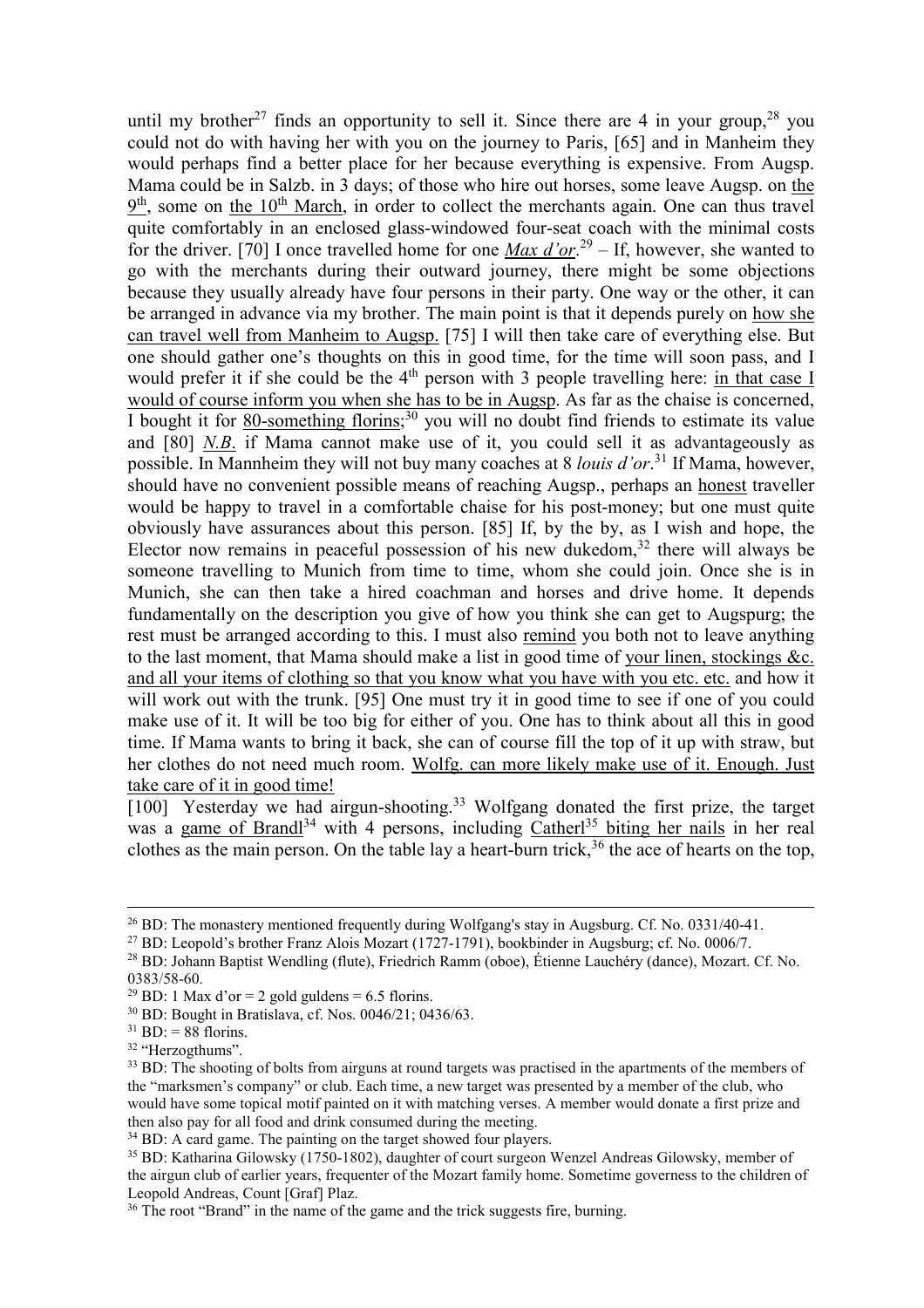on the heart was the bull's eye. Above that was, despite Wieland!, $37$  this rapidly written, excellent poetry: [105]

–––––––––––––––––––––––––––––––––––––––––––––––––––––––––––––––––––––––

Hearts are still my favourite, although my heart burns sore, I fear I'll stay a spinster for many long years more; You saw my fingers suffer, when many a nail I bit; If I don't get a husband  $-$  – upon the world I'll sh – t.

## But Catherl won the first prize herself.

[110] As soon as Herr Adlgasser<sup>38</sup> died, I said to Nannerl, I bet that the Archbishop<sup>39</sup> will have a letter sent by the Countess<sup>40</sup> to the Bishop of Königsgratz, Joseph Arco,<sup>41</sup> to have the organist, the dirty Hasse or  $Hass^{42}$  or whatever he's called, come here: you will remember that the Countess once spoke to you about that? He is that dirty old fellow who set you the theme from the fugue by Scarlatti<sup>43</sup> at Prince Pugiatowsky's<sup>44</sup> in Vienna. [115] Now the word is that the Archbishop really has written concerning him. In the meantime, I have already been to the Lodron Fräuleins<sup>45</sup> twice. The Countess sent a valet on New Year's Eve to ask me to come to her. She said to me, with her usual false friendliness, that she had something to ask me, [120] and I should feel at liberty, if it were inconvenient to me, to reject her request, she did not want to embarrass me in any way. N.B. Which amounted to saying  $= As I$  recognise myself that you have no obligation of any kind towards me. She then asked me to take over<sup>46</sup> her Fräuleins. She knew, no doubt, that I had little time and that I did not like to plague myself. I raised some difficulties, and finally said that I would come on the one day at 11 o'clock, [125] on the other day at 4 o'clock. Then she was flushed with pleasure, spoke much of the two of you etc., and on Friday was already in the room as I came to the Fräuleins. – Now for something else. The lady-inwaiting to Fräulein Rosa Firmian,<sup>47</sup> Cathl: Gilowsky,<sup>48</sup> is to give up the position. The Court Councillor<sup>49</sup> will not leave her there anymore. Two days ago, Court Councillor Caietan Berti<sup>50</sup> [130] was buried. Your letter<sup>51</sup> of the  $27<sup>th</sup>$  December has reached me; <u>on New</u> Year's Day I did not write to you both, because I was so busy with good wishes the evening

39 BD: Hieronymus Joseph Franz de Paula, Count [Graf] Colloredo (1732-1812), Prince-Archbishop [Fürst-Erzbischof] of Salzburg from 1772. Employer of Leopold and, for a time, of Wolfgang. Cf. No. 0263/9.

<sup>41</sup> BD: Joseph Adam Nepomuk Felix, Count [Graf] Arco (1733-1802), cathedral canon and suffragan Bishop of Passau; son of Georg Anton Felix, Count [Graf] Arco (1705-1792). 1776-1780 Bishop of Königgrätz, 1780-1802 Bishop of Seckau.

<sup>42</sup> BD: Nothing known.

 $\overline{a}$ 

51 BD: No. 0398.

<sup>37</sup> BD: Christoph Martin Wieland (1733-1795), was in Mannheim working on the opera *Rosemunde*, music by Anton Schweitzer (1735-1787). Mozart met him there. Cf. No. 0385/55.

<sup>38</sup> BD: Anton Cajetan Adlgasser (1729-1777), pupil of Eberlin. Salzburg court organist and composer. He married three times; Leopold was a witness at two of the weddings. Cf. No. 0041/17. He died on 22<sup>nd</sup> December, 1777. His last hours are described in No. 0395/20 ff.

<sup>40</sup> BD: Maria Antonia, née Komtesse Arco (1738-1780), wife of hereditary marshal [Erbmarschall] Ernst Maria Joseph Nepomuk, Count [Graf] Lodron (1716-1779), cf. No. 0362/87. For her name-days (13<sup>th</sup> June) in 1776 and 1777, Mozart composed divertimenti: in 1776 KV 247, in 1777 KV 287 (271b, KV<sup>6</sup>: 271 H). In February, 1776, he furthermore wrote for her and her two daughters, Aloisia and Giuseppina, the concerto for three claviers KV 242. Giuseppina (Josepha, "Pepperl") was one of Leopold Mozart's pupils.

<sup>43</sup> BD: Alessandro or Domenico Scarlatti.

<sup>44</sup> BD VIII: Correctly "Poniatowski". Polish family of Italian origin. The reference could be to e.g. Stanislau

II August (1732-1798), the last king of Poland, or Andrzej (1734-1773), general in the Austrian army.

 $45$  BD: Cf. note on line 111.

<sup>46</sup> BD: As keyboard teacher.

<sup>47</sup> BD: Maria Rosa Thekla Walburga (1748-1815), daughter of the Royal High Steward [Obersthofmeister] Franz Lactanz, Count [Graf] Firmian (1712-1786).

<sup>48</sup> Cf. line 101.

<sup>49</sup> "HofRath". BD: Her brother, Joseph Anton Ernst von Gilowsky.

<sup>&</sup>lt;sup>50</sup> "HofRath". BD: Kajetan Wolfgang de Berti, died on 3<sup>rd</sup> January, 1778.